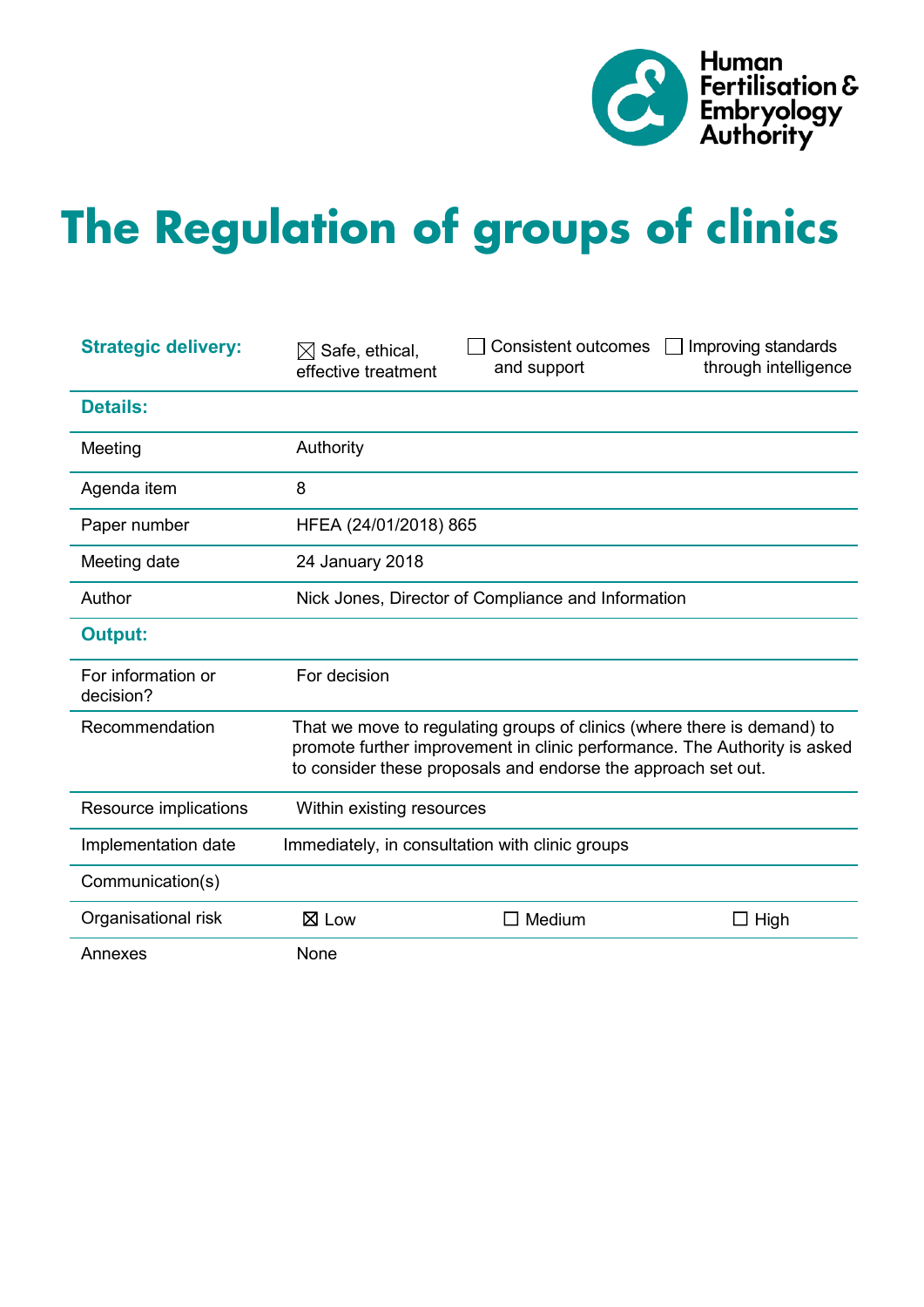

#### **1. Introduction**

- **1.1.** Over the last few years the number of licensed treatments that take place in clinics that are part of a 'group' of licensed clinics has increased markedly. These developments raise questions about the appropriate organisation of the regulatory regime, which is based on the model of separate, stand-alone clinics, whether in the NHS or the private sector, led by an identified person responsible (as required by the HFE Act).
- **1.2.** To date, we have met the challenges posed by the growth of group structures by piloting an approach with the more integrated groups. This approach reflects the fact that groups take a variety of forms and are at different levels of maturity. While this approach has worked well, we now are of the view that the fertility market has reached a sufficient stage of development that we should set out a broad policy position on the regulation of group structures, and move to implement this where there is demand.
- **1.3.** The steps we have taken in this direction have already paid dividends for the groups of clinics involved in terms of a reduction in some regulatory activity, involving, for example, the multiple assessment of shared quality management systems at different sites. Such an approach also meets the requirement placed upon us to undertake our regulatory activity proportionately and efficiently (for example, being aware of the 'business impact' of our inspection and monitoring activity). Adopting a more transparent policy position on these issues cements the benefits achieved so far and offers the prospect of more effective regulation still, focussing on better outcomes for patients.
- **1.4.** This paper first outlines the current position of clinic groups within the overall landscape of licensed clinics and activity. It then sets out the steps we have taken to date to regulate some clinics at a group level, before going on to suggest a model which can be rolled out more widely.

## **2. Background**

- **2.1.** There are currently 87 licensed clinics providing comprehensive treatment and storage IVF services. Of those, 31 are located within NHS Trusts and are by their very nature not part of the group structures which are the focus on this paper. Of the 56 clinics in private ownership, some 38 are in a group structure of one form or another. They undertake an increasingly large proportion of treatment cycles undertaken, some 30,000 of nearly 78,000 (38%) of all cycles in the year-ending December 2017.
- **2.2.** While the growth of group structures is relatively new, it is worth reminding ourselves that it has been a feature of the sector from its early years - for example, the Care group began to establish a presence in many cities in England in the mid-1990s (and has recently moved into Ireland).
- **2.3.** The growth of clinic groups is, in large part, a response to the significant increase in activity levels which has led to opportunities for economies of scale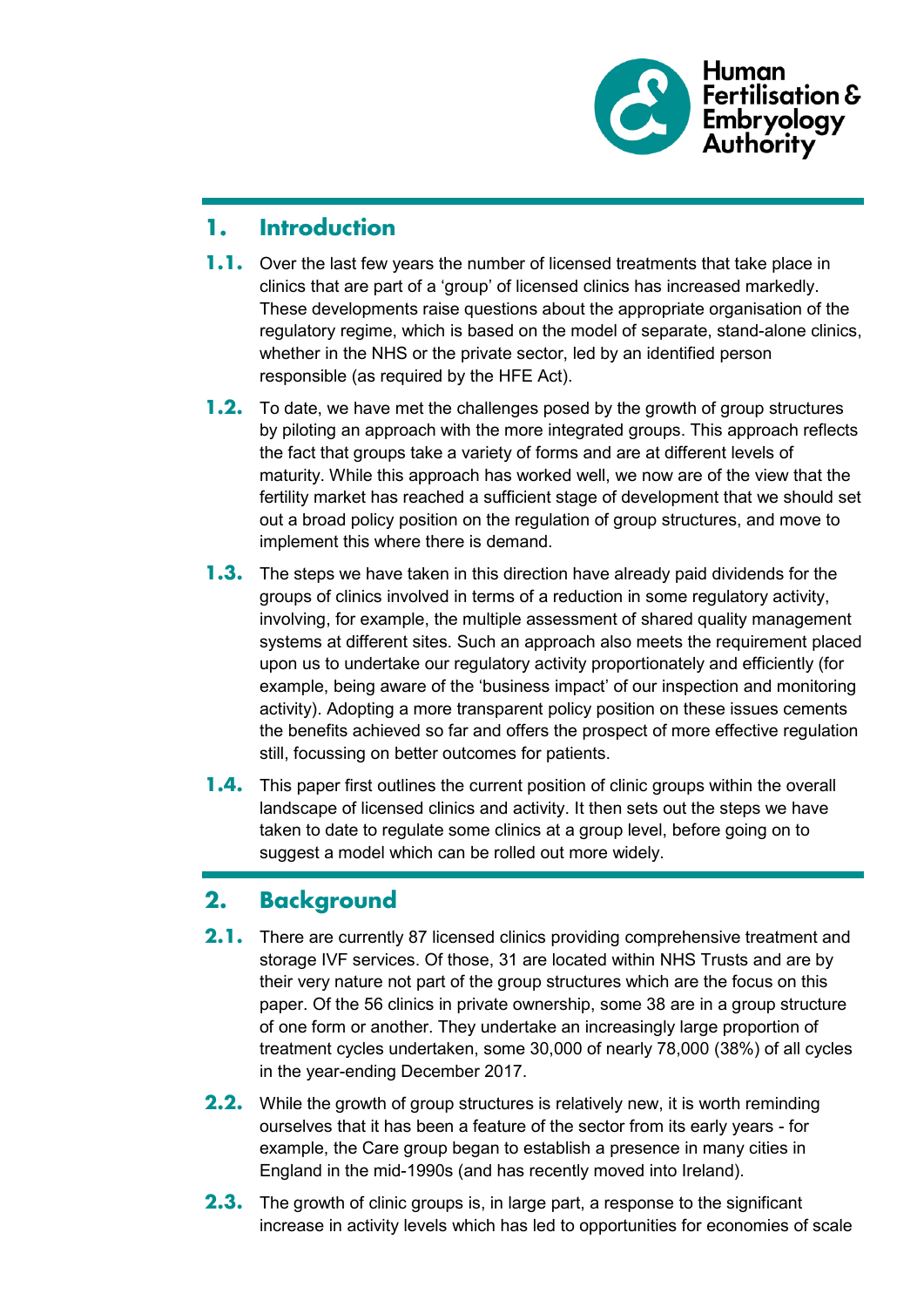and an influx of private capital. However, the forms taken depend on a variety of factors which are often local and contextual – such as partnerships based on incremental, organic growth; partnerships formed because of relationships of senior clinicians/proprietors; and a more deliberate approach based on acquisitions and takeovers. Those involved see advantages such as sharing of expertise and knowledge; economies of scale (as noted above) and greater consistency, for example in the development of IT systems and websites; and enhanced purchasing power due to scale. Conversely, we are also aware that some are wary of too much integration as failings in one part of the group can have adverse reputational consequences on the others.

- **2.4.** To illustrate further, and to show the scale of activity within such groupings, we have developed an informal typology or categorisation of the various group structures in the current UK fertility market. These are not hard and fast and there is some fluidity between the types.
	- **Integrated model -** based on a common operating system with a high degree of central control: IVI Group (currently three clinics in England with plans for more); Create (four clinics and a satellite); Bourn Hall (three clinics and satellites – in the East of England) and Care group – six clinics. Approximately 13,500 cycles are performed annually by clinics in this arrangement.
	- **Federated model** based on an autonomous role for the individual clinics (and lead clinicians), with central services provided with permission and where it makes sense to do so (marketing, website, IT, purchasing): The Fertility Partnership (eight clinics across the UK); London Women's Clinic (four clinics in England and Wales). Approximately 12,000, cycles are performed annually by clinics in this arrangement.
	- **Franchise** consultant led model within the independent hospital operating model, with high local autonomy with marketing and legal services provided at a central level only: BMI (four clinics in England) and Nuffield (three clinics). Approximately [3,000] cycles are performed annually by clinics in this arrangement.
	- **Location specific** first encountered in 'research' clinics with different research projects licensed by the HFEA in the same institution, this model is now seen in treatment clinics located in separate premises but in the same broad vicinity. Typically, this model involves a high degree of shared processes and functions - for example, the three clinics within the ARGC grouping in London. Approximately 1,500 cycles are performed annually by clinics in this arrangement.
- **2.5.** The development of group structures in the fertility market in the UK is for the most part outside of the regulatory regime. The HFE Act gives us no powers to approve commercial arrangements, although a change of ownership may lead to a change in the Person Responsible which requires our approval, or it may lead to questions as to the 'ownership' or the accountability for stored gametes and embryos, which again would trigger our intervention.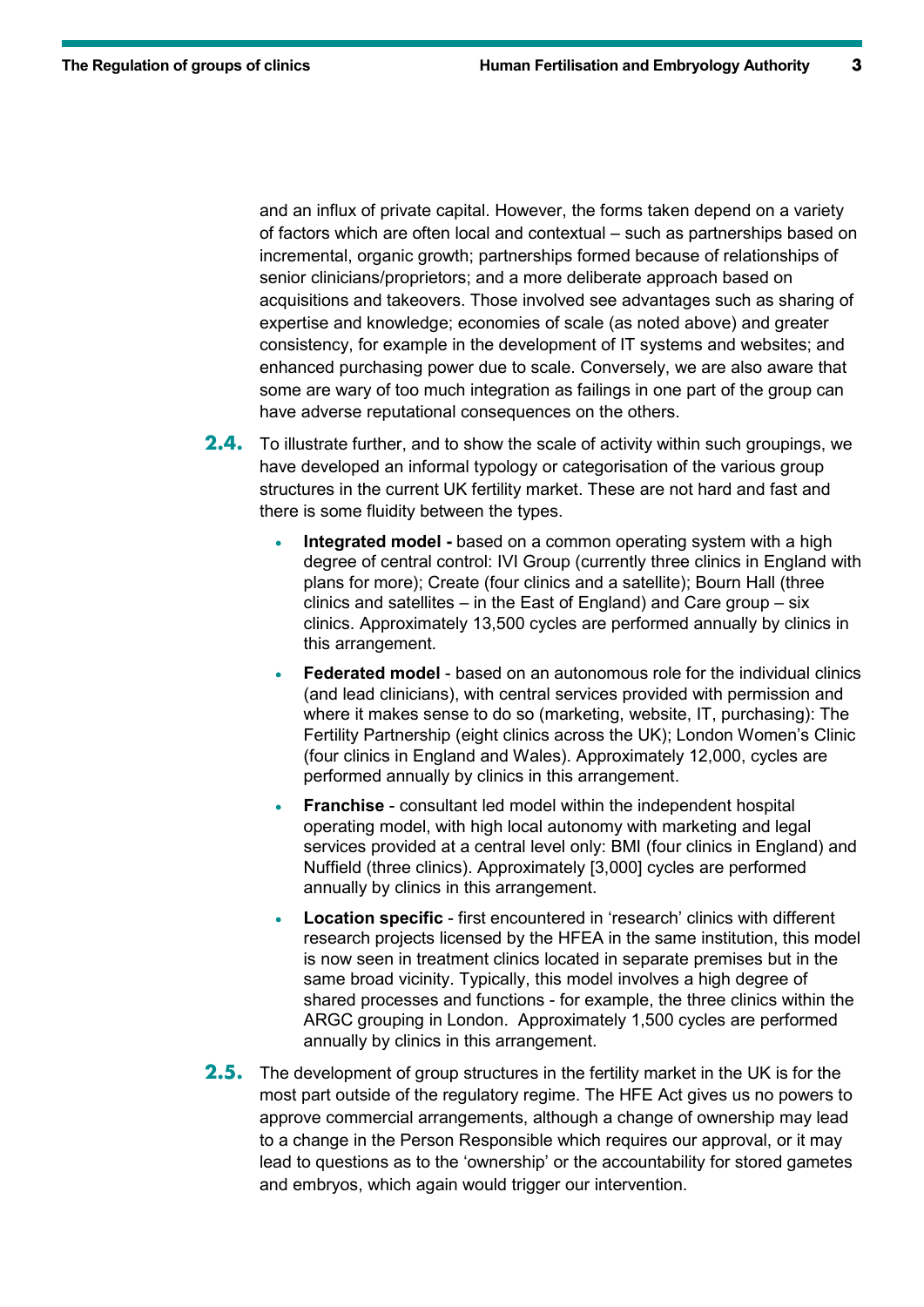**2.6.** New group structures may also give rise to transitional issues where we do have a role - for example, senior and experienced staff may be affected by the changes and well-established ways of working may be subject to change, both of which have the potential to impact on the quality of services offered to patients. For all these reasons, we have tried to keep abreast of these developments and it should be noted that we are overall supported in this by clinic leaders who usually work hard to keep us informed

### **3. An outline model for the regulation of clinics in a group structure**

- **3.1.** As noted above, recently we have developed a set of operating procedures to better regulate groups of clinics, for example with the Care Group and Bourn Hall clinics. This approach has been developed with the respective corporate centres to reflect the model employed and is seen by both the clinics and us to be working well.
- **3.2.** The HFE Act provides some constraints on what we can do we must, for example, licence every separate premises even if they are within a group - but within the requirements of the law, our approach to the regulation of groups of clinics can be summarised as one of 'earned autonomy'. Where core activities, operating procedures and policies are shared we aim to reach a single groupwide assessment of those shared elements, simplifying the inspection process by reducing duplication, and allowing a focus on the elements that are particular to the individual clinic undergoing inspection. In return, where we find noncompliances in those shared elements we expect to see a group wide response.
- **3.3.** As noted above, each group will have a distinct approach. At the same time, it is possible to undertake regulatory activity within a consistently applied framework. For example, in taking each component of the HFEA Code of Practice it is evident that some components can be assessed only at the local clinic level and others have a local clinic and group aspect – on a continuum. The table below takes each CoP component (at a high level – some have several sub-levels) and shows that some areas can be assessed at group level (once) and at local clinic level by way of checking or confirmation. Other areas will simply continue to be inspected at a local clinic level.

| <b>CoP</b> | <b>Clinic</b>                  | <b>Group</b> | <b>Notes</b>                                         |
|------------|--------------------------------|--------------|------------------------------------------------------|
|            | <b>Staffing</b>                |              | Support to PRs provided by<br>centre                 |
| 2          | <b>Counselling</b>             |              | Local review in line with group<br>policy            |
|            | <b>Information and consent</b> |              | Information policies and<br>technical infrastructure |
|            | <b>Multiple births</b>         |              | Policy and performance<br>comparisons                |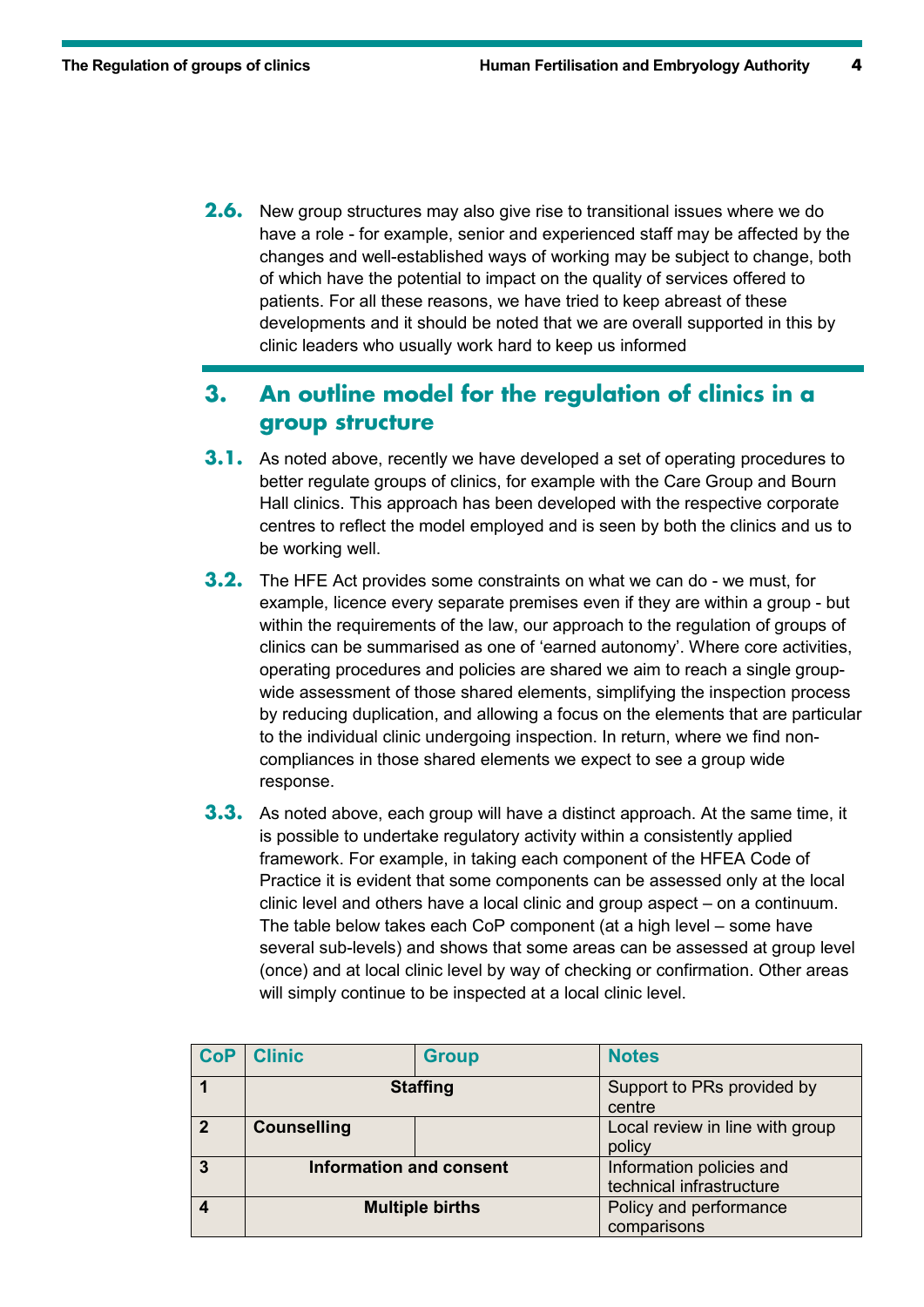| 5              | <b>Welfare of the</b><br><b>Child</b>                |                                      | Local review in line with group<br>policy                                           |
|----------------|------------------------------------------------------|--------------------------------------|-------------------------------------------------------------------------------------|
| 6              | <b>Embryo testing</b>                                |                                      | Local review in line with group<br>policy                                           |
| $\overline{7}$ | <b>Donation and</b><br>surrogacy                     |                                      | Local review in line with group<br>policy                                           |
| 8              |                                                      | Use of gametes and embryos           | Adherence to policies and<br>performance comparisons<br>across clinics in the group |
| 9              | <b>Research and</b><br>training<br>N/A research only |                                      |                                                                                     |
| 10             |                                                      | <b>Facilities and administration</b> | The role of the quality<br>management system is crucial                             |
| 11             | <b>Treating people</b><br>fairly                     |                                      | Local review in line with group<br>policy                                           |
| 12             |                                                      | <b>Record keeping</b>                | Document control arrangements                                                       |
| 13             | <b>Mitochondrial</b><br>donation                     |                                      | N/a given scale                                                                     |

**3.4.** This approach means that in practice we:

- Identify a lead inspector for the group, for relationship management purposes;
- Ensure that the clinics' quality management system is operated within the respective clinics (and then to be tested at inspection);
- Ensure there are sufficient resources within the group to support a clinic's quality management efforts, for example in auditing and follow-up, in sharing good practice, and in the collection and reporting of performance information;
- Assess at renewal inspections how the overall arrangements for ensuring quality apply at that clinic – for example those activities that are led from the centre and those that are undertaken locally – and whether they are effective and well-supported;
- Take a lighter touch approach at the next renewal inspection within the group of those areas that were identified as working well elsewhere, but have higher expectations of those areas identified as requiring improvement.
- Expect to see the group using each clinic inspection as an opportunity for learning and improvement across the group.
- **3.5.** We now believe that the number of groups within the fertility market has developed to a state where we can consider rolling out this model more widely. In saying this we need to recognise that not all groups will wish to move to this model, and much will depend on the maturity of the group, the extent of which processes are shared and the willingness to make changes across the group to non-compliances found in individual clinics.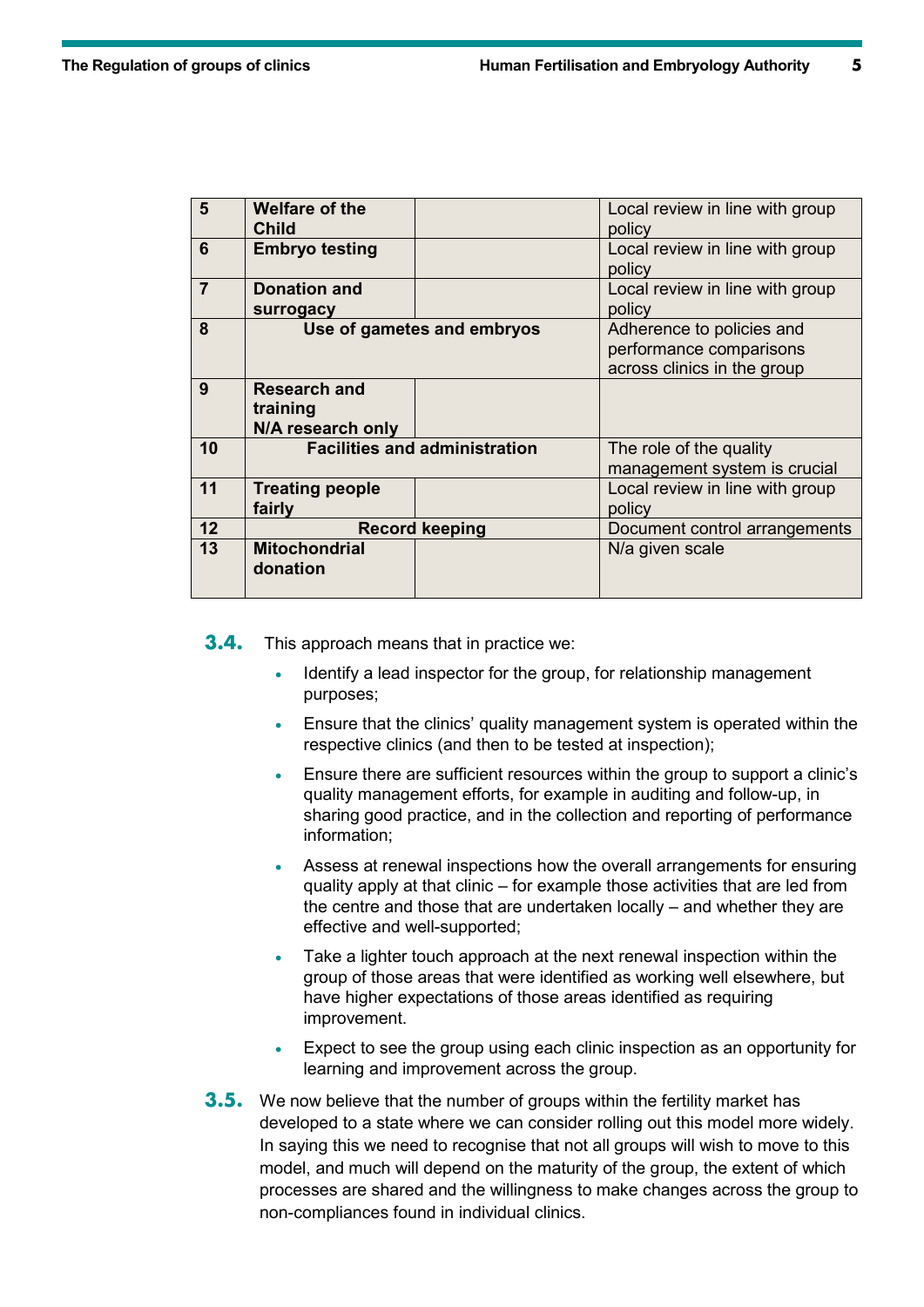- **3.6.** In moving to this group regulatory model we propose to adopt the following operating principles:
	- Intelligence-led: Building on the establishment of the intelligence team to consolidate our understanding of clinics within a grouping. Taking already available information from the risk tool and Choose a fertility clinic outcomes to form new insights about the performance of clinics within and across the group.
	- Formed by relationship management: Formalise arrangements such that each identified group has a named Inspector, Senior Inspector, or in some instances Chief Inspector, with formal opportunities for discussion about the operation of the group, and clinics within it. The seniority of the individual is less important than the requirement to understand the relationship and share knowledge within the team.
	- Tailoring inspections: Being more aware and have a greater understanding of which activities are undertaken where. This could involve the consolidation and streamlining of pre-inspection processes such as the completion of the self-assessment questionnaire, and the submission of standard information in line with general directions.
	- Centring on the patient: That there is clarity as to accountability, so patients are clear who is providing a service. For example, some clinics are centralising - the patient contact function or their arrangements for investigating adverse incidents. Some groups may also direct patients toward particular locations for some licensed activity such as PGD, PGS or even standard IVF and ICSI treatments. We need to understand those flows and our reporting must provide clarity relating to such arrangements such that patients can see we are acting to protect their interests always, regardless of arrangements put in place by clinics.
	- Meet our statutory requirements: That we continue to inspect at a twoyearly interval (as required by legislation) and to license the premises to which a licence applies, but that we do so intelligently and considering the way that the clinics organise themselves and where the licensed activities take place.
	- Promoting effective leadership: In the coming year, more broadly, we will have an increasing focus on leadership in clinics. In the light of pressures faced by clinics relating to growth and the need to maintain and grow market share, and in their ability to exercise control when the span of influence expands, we will want to explore leaders' capacity and ability to maintain and improve performance.

#### **4. Next steps**

**4.1.** If the Authority is content with these proposals we will work up the detail and write to all the clinics in each group to test their appetite to move to this evolving regulatory model.